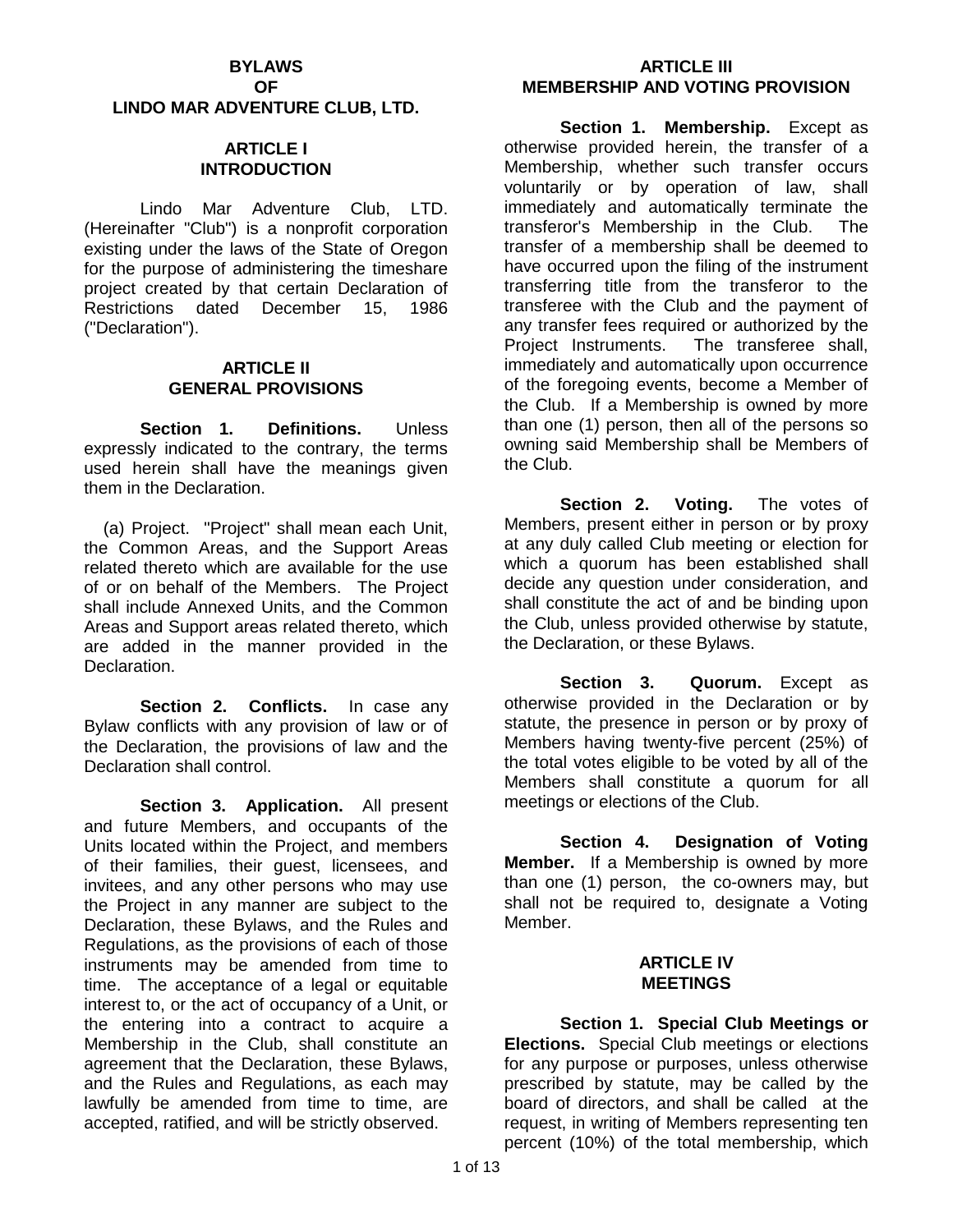request shall state the purpose or purposes of the requested meeting. The business transacted at all special Club meetings shall be confined to the subject(s) stated in the notice thereof.

**Section 2. Place of Meeting/Means of Election.** All Club meetings shall be held at the Project, or at such other suitable place which is reasonably convenient to the Members as shall be designated by the Board and stated in the notice of the meeting. All meetings and elections shall be open to all the Members. No other persons shall be permitted to attend Club meetings, unless invited by the Board or approved by a majority of the Members attending the meeting in person or by proxy, or as otherwise provided herein. Only members of the Club who are in good standing shall vote in any Club election.

**Section 3. Notice of Meetings.** The Club shall mail or deliver written notice of all Club meetings or elections to each Member at his address as shown in the records of the Club. Such notice shall be delivered or mailed to each Member by first class mail, postage prepaid, at least thirty (30) but not more than sixty (60) days prior to the date of such meeting or election; provided however, that if a Member has not registered his address with the Club, as required herein, such notice may be mailed to such Member's last known address. Each such notice shall state the time, date, and place of such meeting or election, and shall also state whether it is an annual or special meeting or election. In the case of a special Club meeting or election, the notice thereof shall state the business therefore. Upon notice being given in accordance with the provisions hereof, the failure of any Member to receive actual notice of any Club meeting shall not in any way invalidate the meeting or any business transactions thereat.

**Section 4. Waiver and Consent.**  Whenever the vote of Members is required or permitted by any provision of these Bylaws to be taken in connection with any action of the Club, a meeting of the Members may be dispensed with and the matter(s) in question may be voted upon by electronic or mail-in ballot. Mail-in ballots shall be provided for anyone requesting same.

**Section 5. Adjournment.** Any Club meeting, whether or not a quorum is present, may be adjourned from time to time by the affirmative vote of a majority of the Members present, in person or by proxy. In the absence of a quorum, no other business may be transacted at any Club meeting, except to the extent that these Bylaws or the Declaration provide otherwise. It shall not be necessary to give any notice of any adjournment or of the business to be transacted at any adjourned meeting, other than by an announcement at the meeting at which such adjournment occurs.

Section 6. The Manager. Each Manager, as long as its Management Agreement with the Club remains in effect, shall be entitled to notice of all Club meetings and elections, shall be entitled to attend the Club's meetings, and may designate such persons as it desires to attend such meetings on its behalf.

#### **ARTICLE V BOARD OF DIRECTORS**

**Section 1. Number and qualification.**  The affairs of the Club shall be governed by a Board of Directors of five (5) Club Members who have met all of the following criteria: A) They must be, and must remain, current on annual maintenance fees, B) They must be insurable under the Club's Directors and Officers Liability Insurance policy, C) They must meet the standards for bonding as required by the Club's insurance carrier, and D) They must never have been convicted of a felony.

In no event shall a Member and his or her spouse serve as Directors concurrently.

**Section 2. Election of Directors by Members.** Members shall elect Directors to fill vacancies created by the expiration of their terms of office. Elections under this section shall be by mail-in or electronic ballot as provided for in Article IV, Section 4. Returned ballots must meet the quorum requirements of Article III, Section 3 of these Bylaws. Any Director may be re-elected, and there shall be no limitation on the number of terms which may be served by a Director.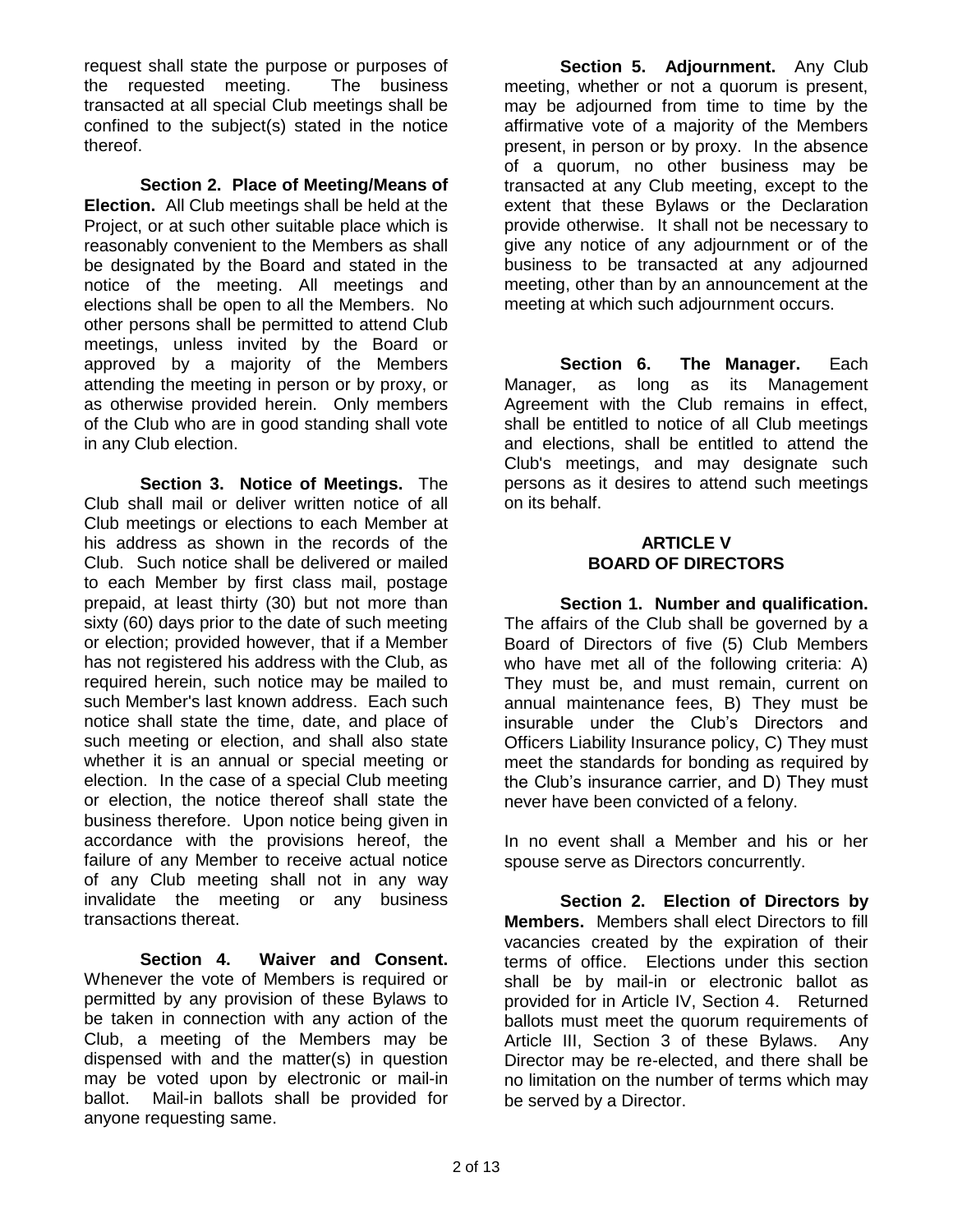**Section 3. Term of Office.** Directors shall serve a term of two years.

**Section 4. Board Director Removal.**  The Members may remove one or more Directors elected by them with or without cause. Any Director who has been removed by the Members is eligible to run for re-election to the Board. A Director chosen by the Board to fill the vacancy of a Director elected by the Members may be removed only by the Members if the appointed Director has subsequently been elected to a full term by the members. Prior such election, the appointed Director may be removed by the Board. The process for removal of Directors shall be conducted in accordance with applicable law.

**Section 5. Vacancies.** If any Director position becomes vacant by reason of death, incapacity, resignation, retirement, or by an increase in the number of Directors, a majority of the remaining Directors, even if less than a quorum, shall choose a Director to fill the vacant position at a regular or special meeting of the Board.

The term of office of any Director chosen by the Board to fill a vacant position created by death, incapacity, resignation, or retirement shall be the balance of the unserved term of the position vacated.

**Section 6. Resignation of Directors.**  Any Director may resign at any time by providing written notice of his or her resignation to the Club. Such resignation shall take effect upon acceptance thereof by the Club Board of Directors. Any Director who ceases to be a Member shall automatically be deemed to have resigned. The transfer of a Membership shall be deemed to have occurred as stated in Article III, Section 1 hereof. Any Director who is more than sixty (60) days delinquent in the payment of any Maintenance Fee shall be deemed to have resigned from the Board of Directors, effective upon the receipt by the Board of notification of such delinquency.

**Section 7. Organizational Board Meeting.** An organizational meeting of each newly constituted Board of Directors shall be held immediately following each annual meeting or election. No notice of the organizational Board meeting shall be required.

**Section 8. Regular Board Meetings.**  Regular meetings of the Board of Directors may be held at such time, date, and place as shall be determined from time to time by the Board; provided, however, that at least one (1) such meeting shall be held during the calendar year. Notice of regular meetings of the Board of Directors shall be given to each Director, and the Manager, personally or by mail, telephone, or telegraph, at least ten (10) days but not more than fifty (50) days prior to the scheduled meeting date.

**Section 9. Special Board Meetings.**  Special meetings of the Board of Directors may be called by the President, and in his absence, by the Vice-President, or by a majority of the Directors, by giving at least ten (10) but not more than fifty (50) days' notice to each Director and to the Manager personally or by mail, telephone, or other electronic means; provided, however, that notice of special Board meetings by telephone conference, if given personally or by telephone, shall only be required to be given at least forty-eight (48) hours prior to such meeting. Notice of special Board meetings shall state the time, date, place, and purpose of the special Board meeting to which they pertain.

**Section 10. Meetings by Telephone Conference.** Both regular and special Board meetings may be conducted by telephone conference.

**Section 11. Waiver of Notice.** Any Director may at any time waive notice of any meeting of the Board of Directors in writing, and such waiver shall be deemed to be the equivalent of that Director having actually been given notice of such meeting. Attendance by a Director at any meeting of the Board, either physically or by telephone, shall constitute a waiver by him of notice of the time, date, and place thereof, except when a Director attends a meeting for the express purpose of objecting to the transaction of and business because the meeting is not lawfully called or convened. If all of the Directors are present at any meeting of the Board, no notice thereof shall be required, and any business may be transacted at such meeting.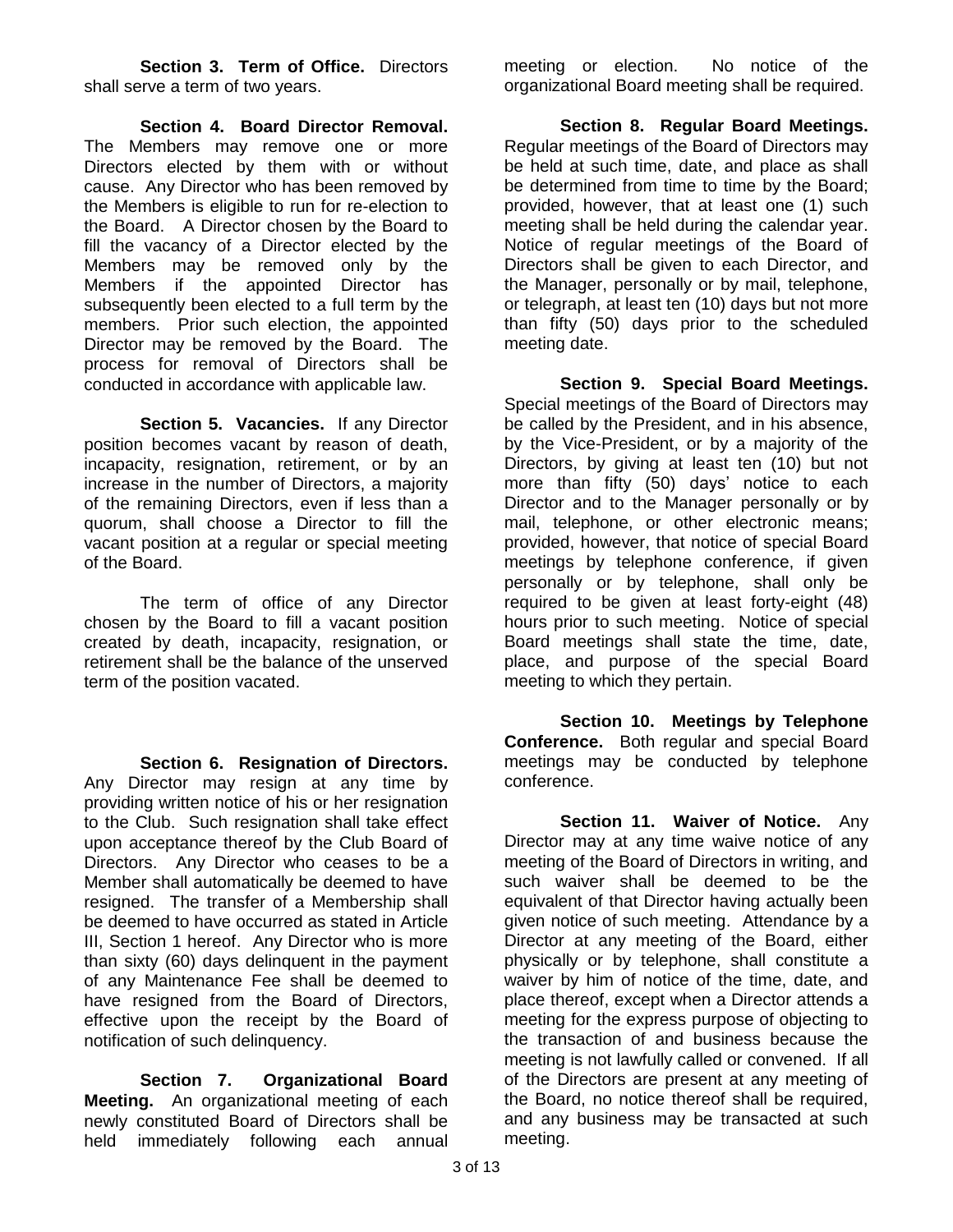**Section 12. Quorum of Board of Directors.** At all meetings of the Board of Directors, a majority of the Directors shall constitute a quorum for the transaction of business. The vote of a majority of the Directors present at a Board meeting at which a quorum is present shall constitute the decision of the Board of Directors. If at any meeting of the Board of Directors there shall be less than a quorum present, a majority of those Directors present may adjourn the meeting, one or more times, to a subsequent time, date, and place, without notice other than the notice given at such meeting. At any such adjourned meeting at which a quorum is present, any business which might have been transacted at the meeting originally called may be transacted without further notice.

**Section 13. Fidelity Bonds.** The Board of Directors may obtain fidelity bonds, in reasonable and prudent amounts, for all Officers, Directors, and employees of the Club who handle or are responsible for Club funds or if any funds of the Club are entrusted to any such Officer, Director or employee. The premiums for such bonds shall constitute a Common Expense

**Section 14. Compensation.** No Director shall receive any compensation from the Club for acting as such, except for a reasonable Director's fee for attending the meetings of the Board, and no Director shall be compensated for any costs incurred for travel, meals, accommodations, or related expenses incurred in order to attend meetings of the Board of Directors, unless such fee reimbursement or compensation is approved by the affirmative vote of Members casting a majority of the total votes eligible to be voted by the Members of the Club.

**Section 15. Attendance by Manager.**  Each Manager, as long as its Management Agreement with the Club remains in effect shall be entitled to attend the Director's meetings, and may designate such person as it desires to attend such meetings on its behalf.

**Section 16. Liability and Indemnification.** (a) No Director, Officer, employee or agent of the Club, and no heir, executor, or administrator of any such person,

shall be liable to the Club for any loss or damage suffered by it on account of any action or omission by him as a Director, Officer, employee or agent if he acted in good faith and in a manner reasonably believed to be in or not opposed to the best interests of the Club, unless with respect to an action or suit by or in the right of the Club to procure a judgment in its favor, such person shall have been judicially determined to be liable for gross negligence or willful misconduct in the performance of his duty to the Club.

(b) The Club shall indemnify each person who has or is party or is threatened to be made a party to any threatened, pending, or completed action, suit, or proceeding, whether civil, criminal, administrative, or investigative (other than an action by or in the right of the Club) because he is or was a Director, Officer, employee, or agent of the Club, against expenses (including reasonable attorney's fees), judgments, fines, and amounts paid in settlement, actually and reasonably incurred by him in conception with such action, suit, or proceeding if he acted in good faith and in a manner reasonably believed to be in or not opposed to the best interests of the Club and, with respect to any criminal action or proceeding, had no reasonable cause to believe that his conduct was unlawful. The termination of any action, suit, or proceeding by judgment, order, settlement, conviction, or upon a plea of nolo contendre or its equivalent, shall not, of itself, create a presumption that the person did not act in good faith and in a manner which he reasonably believed to be in or not opposed to the best interests of the Club, and with respect to any criminal action or proceeding, had reasonable cause to believe that his conduct was unlawful.

The Club shall indemnify each person who was or is a party or is threatened to be made a party to any threatened, pending, or completed action or suit by or in the right of the Club to procure a judgment in its favor because he is or was a Director, Officer, employee or agent of the Club against expenses (including reasonable attorney's fees) actually and reasonably incurred by him in connection with the defense or settlement of such action or suit if he acted in good faith and in a manner reasonably believed to be in or not opposed to the best interests of the Club, except that no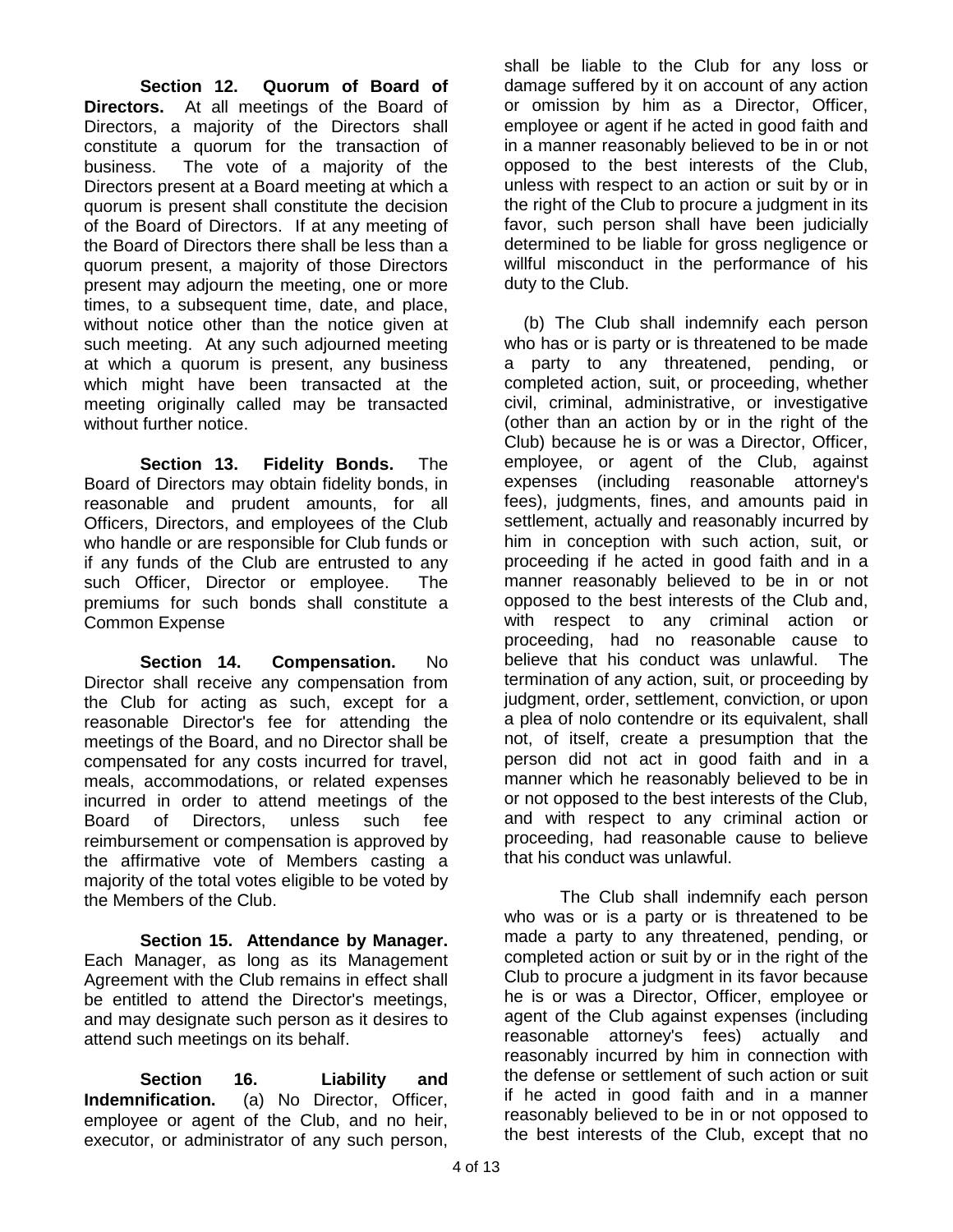indemnification shall be made with respect to any claims, issue or matter as to which such person shall have been adjudged to be liable for his duty to the Club, unless and only to the extent that despite the adjudication of liability but in view of all of the circumstances of the case, such person is fairly and reasonably entitled to indemnification for such expenses which the court shall deem proper.

To the extent that a Director, Officer, employee, or agent of the Club has been successful on the merits or otherwise in defense of any action, suit, or proceeding referred to in this Section, or in defense of any claim, issue, or matter therein, he shall be indemnified against expenses (including reasonable attorney's fees) actually and reasonably incurred by him in connection therewith.

Any indemnification under this Section (unless ordered by a court) shall be made by the Club only as authorized in the specific case upon determination that the indemnification of the Director, Officer, employee or agent is proper under the circumstances because he has met the applicable standard of conduct set forth in this Section. Such determination may be made (1) by the Board by a majority vote of a quorum consisting of Directors who were of parties to such action, suit or proceeding; or (2) if such quorum is not obtainable, or even if obtainable, a quorum of disinterested Directors so directs, by independent legal counsel in a written opinion to the Club.

Expenses incurred by defending a civil or criminal action suit, or proceeding may be paid by the Club in advance of the final disposition of such action, suit, or proceeding as authorized by the Board of Directors in a particular case, upon receipt of an undertaking by or on behalf of the Director, Officer, employee or agent to repay such amount, unless it shall ultimately be determined that he is entitled to be indemnified by the Club as authorized in this Section.

The indemnification provided by this Section shall not be deemed exclusive of any other rights to which those indemnified may be entitled, shall continue as to a person who has ceased to be a Director, Officer, employee or agent, and shall insure to the benefit of the

heirs, executors, administrators and personal representatives of such person.

The Club shall, so long as it is reasonably available, purchase and maintain insurance on behalf of any person who is or was a Director, Officer, employee or agent of the Club against any liability asserted against or incurred by him in any such capacity or arising out of his status as such, whether or not the Club would have the power to indemnify him against such liability under the provisions of this Section. Any such insurance shall be procured from such insurance company as is designated by the Board, and the premiums therefore shall constitute a Common Expense.

**Section 17. Powers and Duties.** The Board of Directors shall have the powers and duties necessary for the administration of the affairs of the Club and may do all such acts and except as by law, by the Declaration or by these Bylaws may not be delegated to the Board of Directors by the Members. The powers and duties of the Board of Directors shall include, but shall not be limited to, the following:

 (a) To exercise all powers specifically set forth in the Declaration and in these Bylaws, and to exercise all peers incidental thereto;

(b) to prepare and adopt the annual budget of the Club;

(c) To repair, maintain, repaint, improve, alter, furnish, or refurnish the interior portions of all Units; to establish reserves for anticipated costs, including but not limited to the costs of acquisition and replacement of the Common Furnishings; to acquire and pay for equipment, materials, supplies, furniture, Common Furnishings, labor, or services which the Board deems necessary or proper for the maintenance and repair of the Units and Common Areas;

(d) To levy, collect, and enforce Maintenance Fees against the Members in the manner provided in the Rules and Regulations in order to pay all costs of the Project operation, and do all things necessary to enforce each Member's obligations under the Declaration, these By-Lays and the Rules and Regulations;

(e) To employ, dismiss, and control the personnel necessary for the maintenance and operation of the Project including the right and power to employ legal counsel, accountants, contractors, and other professionals, as needed;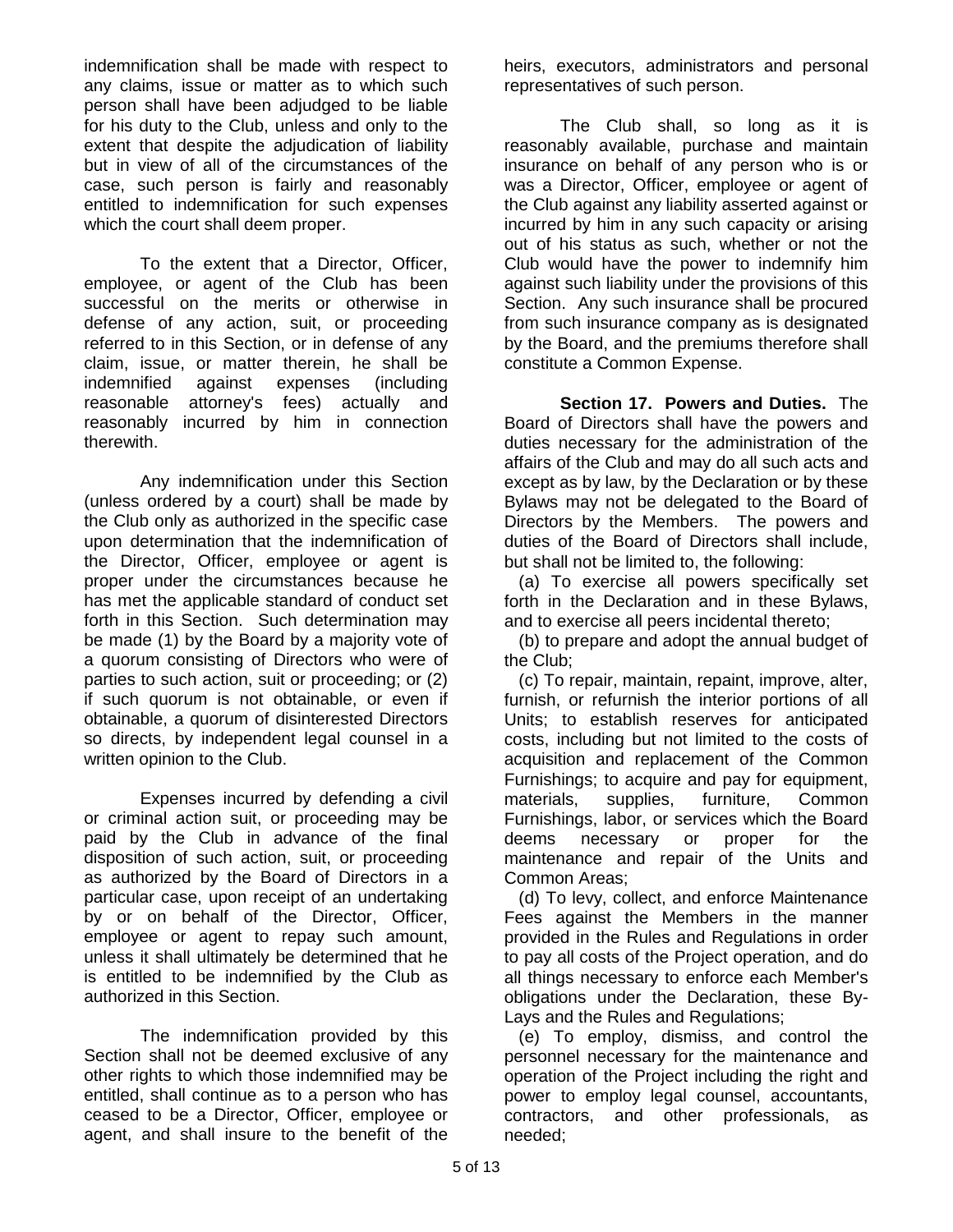(f) To delegate all or a portion of the responsibilities of the Board for the physical and fiscal management of the Project and the Club, respectively, to one (1) or more Agents, including without limitation, the Manager;

(g) To adopt, publish, and enforce, from time to time, the Rules and Regulations relating to the possession, use, and enjoyment of the Units and the Common Areas, which Rules and Regulations shall be consistent with the provisions of the Declaration and these Bylaws;

(h) To open bank accounts on behalf of the Club and its Members, and to designate the signatures required therefore;

(i) To procure insurance, pursuant to the provisions of the Declaration and these Bylaws;

(j) To procure whatever legal, accounting, or other professional services necessary or proper for the operation of the Project and/or for the enforcement of the Declaration, these Bylaws and/or the Rules and Regulations;

(k) To pay the amount necessary to discharge any lien or encumbrance against the Project, if deemed appropriate by the Board, in its sole discretion; provided, that if the Board determines that one or more Members are responsible for such lien or encumbrance, such members shall be jointly and severally liable to the Club for the Cost of discharging it, and any other cost incurred by the Club by reason of such lien or encumbrance;

(l) To appoint such committees as the Board may deem appropriate, which to the extent provided in the resolution appointing such committees, shall have the power of the Board of Directors in the management and affairs and business of the Club. The committees shall have such names as may be determined from time to time by the Board of Directors, shall keep regular minutes of their proceedings, and shall report their findings and recommendations to the Board of Directors, as appropriate.

(m) To enter into and terminate agreements with organizations allowing Members to exchange the use of the Units with owners, lessees, or certificate holders of time periods at other resorts; and/or to otherwise provide for the trading by Members of their interests with other Members within the Project and/or with owners, lessees, or certificate holders of time periods at other resorts.

(n) To acquire by purchase, foreclosure, lease, gift, bequest, or any lawful means real and personal property of any kind in the furtherance of the proper operation and

administration of the Project, and to sell, lease, or concession or otherwise dispose of such real or personal property.

(o) To act on behalf of the Members in certain matters as provided in the Declaration;

(p) To perform all other acts deemed by the Board to be necessary, desirable, and appropriate in order to ensure the proper maintenance, repair, replacement, restoration, improvement, and operation of the Project and to ensure the proper operation and administration of the Club.

### **ARTICLE VI. OFFICERS**

**Section 1. Designation.** The Officers of the Club shall be the President, Vice-President, Secretary, and Treasurer, all of whom shall be elected by the Board of Directors. The Board of Directors may elect an Assistant Treasurer, and Assistant Secretary, and such other Officers as in its judgment may be necessary.

One person may simultaneously hold up to two (2) of the aforementioned positions, except that one (1) person may not simultaneously be both the President and Secretary. The President, the Secretary, and the Treasurer may all be members of the Board of Directors. All officers shall be Members of the Club, except those Officers who are Members of the Board of Directors and are not Members of the Club.

**Section 2. Election of Officers.** The Officers of the Club shall be elected annually by the Board of Directors at the organizational meeting of each new Board of Directors.

**Section 3. Term and Removal of Officers.** Each Officers of the Club shall hold office until his successor is elected, except that each Officer's position shall immediately become vacant when, and if, he ceases to be a Member. Any Officer may be removed at any Board meeting with or without cause, by the Board of Directors; provided, however, that no Officer shall be removed except by the affirmative vote for removal by a majority of the Board of Directors. Any Officer whose removal has been proposed shall be given prompt written notice of his proposed removal and shall be provided with a reasonable opportunity to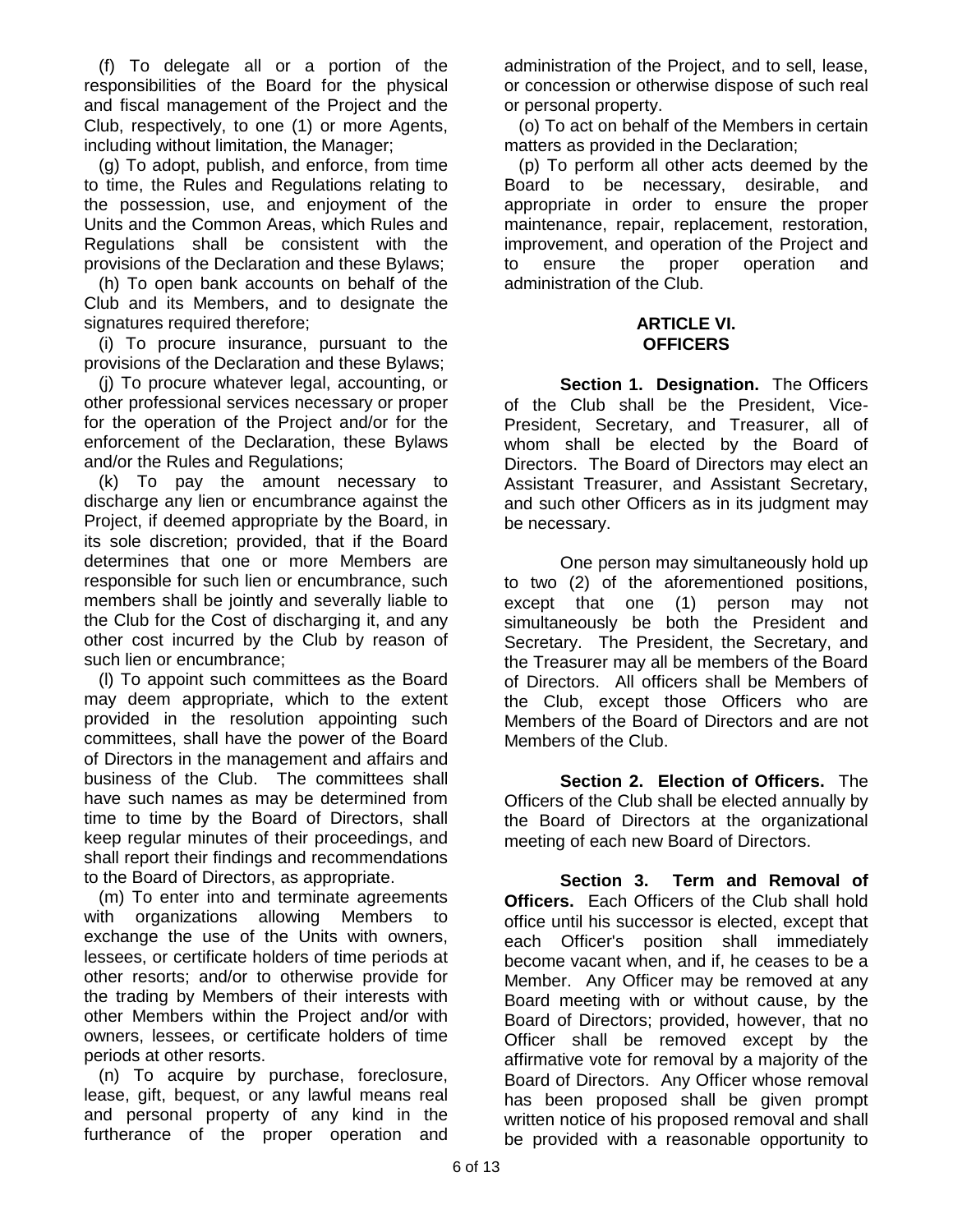attend and to be heard at the Board meeting at which his removal is voted upon. If the office of any Officer becomes vacant for any reason, the vacancy shall promptly be filled through the election of a successor by the Board of Directors.

**Section 4. President.** The President shall be the chief executive officer of the Club. He shall preside at all meetings of the Club and of the Board of Directors. He shall have all the general powers and duties which are incident to the office of the President of a nonprofit, mutual benefit corporation organized under the laws of the State of Oregon, including but not limited to legal counsel, and the power to appoint committees from among the Members from time to time, as he may in his discretion deem appropriate to assist in the conduct of the affairs of the Club.

**Section 5. Vice-President.** The Vice-President shall assume the powers and duties of the President whenever the President shall be absent or unable to act. If neither the President nor the Vice-President is able to act, a majority of the Directors shall appoint some other Officer to act in the place of the President, on an interim basis. The Vice-President shall also perform such duties as shall from time to time be imposed on him by the Board of Directors or by the President.

**Section 6. Secretary.** The Secretary shall, during any period of time in which the Club is temporarily without a Manager, issue notices of all meetings of the Board of Directors and all Club meetings, keep the minutes of all meetings of the Club and of the Board of Directors, and have charge of such books and papers as the /board of Directors may direct. The Secretary shall perform all of the duties incident to the office of the Secretary of a nonprofit, mutual benefit corporation organized under the laws of the State of Oregon to the extent that such duties have not been delegated to the Manager.

**Section 7. Treasurer.** The Treasurer shall, during any period of time in which the Club is temporarily without a Manager, keep full and accurate financial records and books of account showing all receipts and disbursements, be responsible for the preparation of all required financial data, and

be responsible for the deposit of all money and their valuables in such depositories as may be from time to time designated by the Board of Directors. The Treasurer shall perform all the duties incident to the office of the Treasurer of a nonprofit, mutual benefit corporation organized under the laws of the State of Oregon, to the extent that such duties have not been delegated to the Manager.

**Section 8. Execution of Instruments.**  All agreements, contracts, deeds, leases, checks and other instruments of the Club shall be executed by any two of the following Officers: President, Vice-President, Secretary or Treasurer; or by such other person or persons as may be designated by the Board of Directors, including the Manager.

**Section 9. Compensation of Officers.**  No Officer shall receive any compensation from the Club for acting in his capacity as an Officer unless such compensation is approved by the affirmative vote of Members casting a majority of the total votes eligible to be voted by the Members of the Club.

### **ARTICLE VII. MANAGER**

**Section 1. Management Agreement.**  The Board, on behalf of the Club, shall exercise due diligence to at all times employ a responsible managing Agent as the Manager, and shall enter into Management Agreements with reasonable terms and renewal periods, subject to non-renewal by the Board or the Manager.

**Section 2. Powers and Duties.** The Manager shall have all such powers and duties as are delegated to or imposed upon it by the Board, from time to time, as set forth in the Management Agreement.

**Section 3. Legal Action.** The Manager, subject to the direction of the Board of Directors, may represent the Club in any action, suit, or other proceeding concerning one (1) or more Members or one (1) or more Memberships, provided that nay such action shall be brought in the name of the Club.

### **ARTICLE VIII. FINANCES AND MAINTENANCE FEES**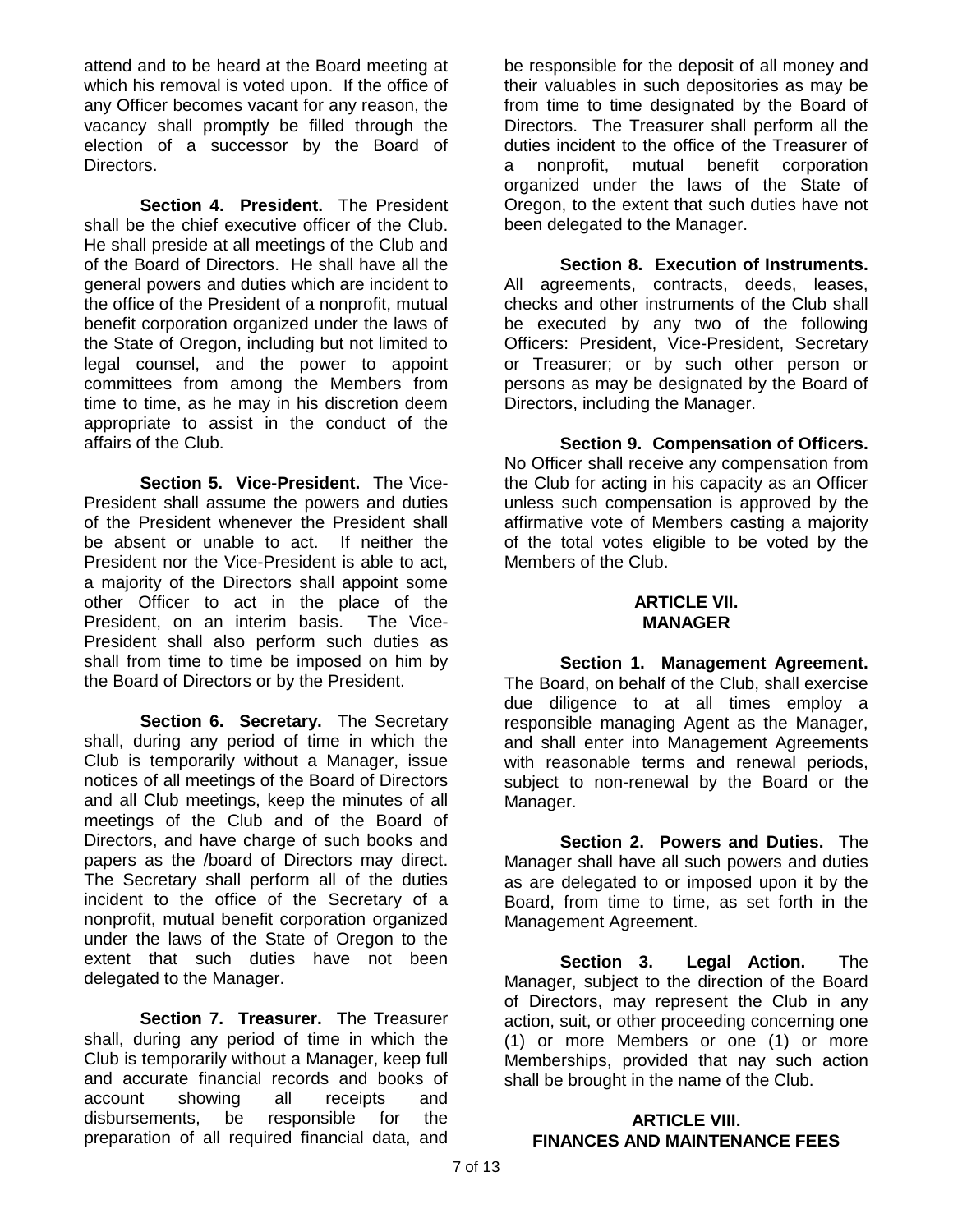**Section 1. Depositories.** The funds of the Club shall be deposited in such banks and depositories, with deposits insured by the Federal Deposit Insurance Corporation or the Federal Savings and Loan Insurance Corporation, as may from time to time be selected by the Club, in a manner to indicate the custodial nature thereof, and shall be withdrawn by the Club for the payment of the Club's expenses, in accordance with the provisions of the Bylaws and Declaration.

**Section 2. Fiscal Year.** The fiscal year for the Club shall be the calendar year; provided, however, that the Board of Directors may, in its sole discretion, change to a different fiscal year in the event that the Board of Directors deems it advisable to do so.

**Section 3. Application of Payments and Commingling of Funds.** All sums collected by the Club from Assessments or otherwise, may be commingled in a single fund or divided into more than one fund, as determined by the Board of Directors. All Assessments paid by a Member shall be applied to interest, delinquencies, costs, and attorney's fees, other charges, expenses, and advances as provided herein and in the Declaration, in such manner and amounts as the Club determines in its sole discretion, unless otherwise directed by the Board. All Members as shown in the records of the Club shall be entitled to inspect the Club's records of its receipts and disbursements at the office of the Club during convenient Hours. Upon ten (10) days notice to the Club or the Board of Directors, any Member shall be furnished with a statement of his account setting forth the amount of any unpaid Assessments or other charges due and owing from such Member. The Club shall be responsible, the agent for each Member, for paying the Common Expenses of the Project, subject to the supervision and direction of the Board. Neither the Board nor the Manager shall be individually liable for the payment of any of the Common Expenses; rather, they shall merely serve to direct and authorize the payment of the Common Expenses on behalf of the Members.

**Section 4. Audit.** An audit of the accounts of the Club shall be made upon the written petition of Members eligible to cast at

least seventy-five percent (75%) of the total votes of the Members of the Club. Such an audit shall not be required more than once in any consecutive twelve (12) month period. Said audit shall be prepared by such accounting firm as the Board selects, in its sole discretion, and a copy of said audit shall be available to the Members of the Club in the office of the Manager. Such report shall be available no later than six (6) months after receipt by the Club of the aforesaid written petition and shall be for the preceding fiscal year.

**Section 5. Annual Statement.** The Board of Directors shall present at the annual meeting of Members of the Club, and when called for by a vote of the Members, at any special meeting of the Members, a complete statement of the financial condition of the Club. The Club and any Manager shall maintain accounting records according to good accounting practices.

#### **ARTICLE IX COMPLIANCE AND DEFAULT**

**Section 1. Violations.** In the event of a violation (other than the non-payment of an Assessment) by a Member or his family, guests, invitees or licensees of any of the provisions of the Declaration, Rules and Regulations and Bylaws ("Project Instruments") the Club may, without prejudice to any other lawful method of curing the violation, exercise any one or more of the following remedies:

(a) Maintain a legal action to recover damages, on behalf of the Club or on behalf of the other Members;

(b) Maintain a legal action for such equitable relief as may be necessary under the circumstances, including injunctive relief;

(c) Impose a reasonable monetary fine and/or suspension of Membership rights as determined by the Board.

Any violations which are deemed by the Board of Directors to be a hazard to public health may be corrected immediately as an emergency and the cost thereof shall be a Personal Charge to the Member responsible for the violation, which shall constitute a lien upon his Membership as provided in the Declaration.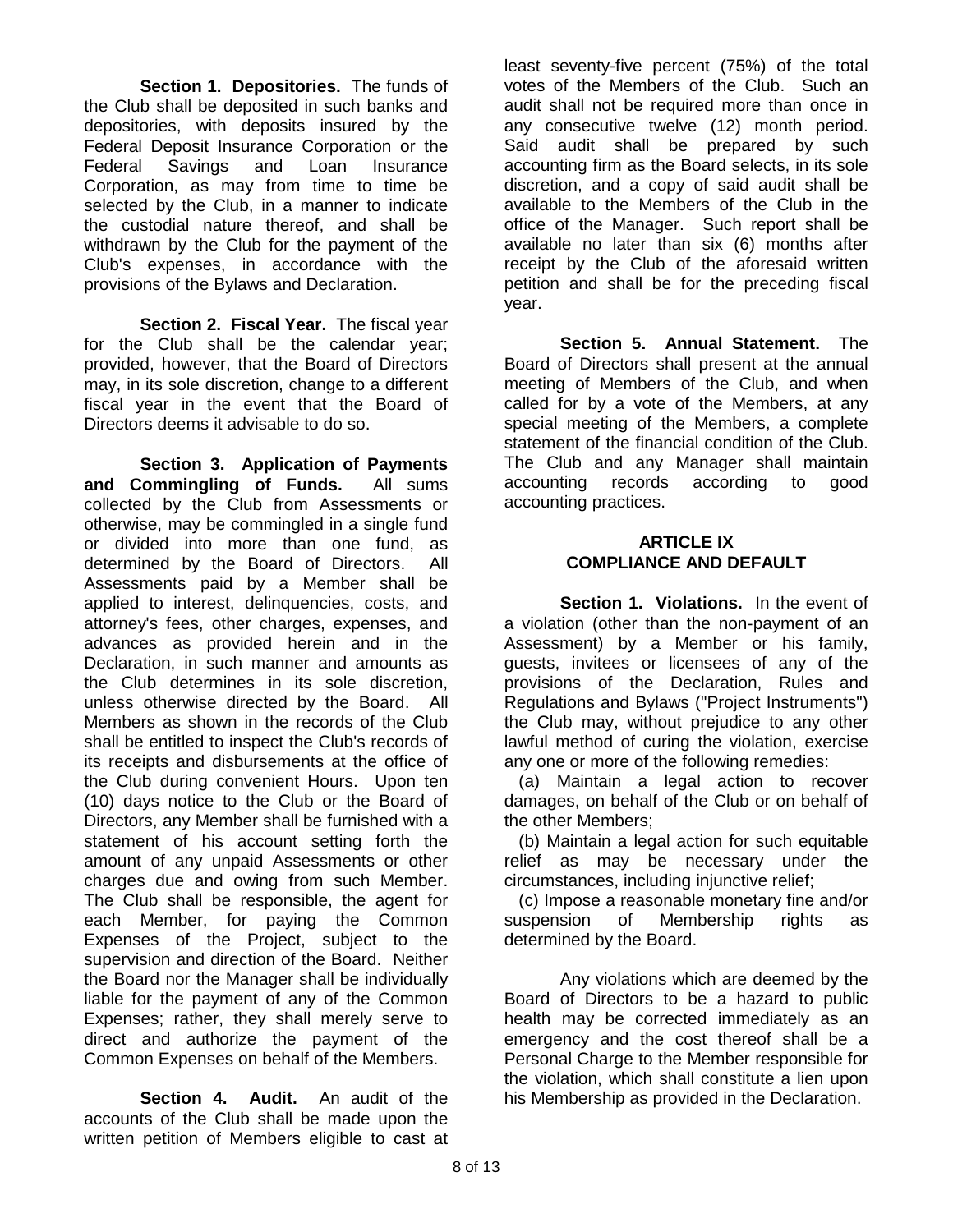**Section 2. Negligence or Carelessness of Member.** Each Member shall be liable for the expense of any Maintenance, repair, or replacement rendered necessary by his act, negligence or carelessness, or by the act, negligence or carelessness of any member of his family, or his or their guests, invitees, licensees, employees, agents, or lessees (excluding exchange users), but only to the extent that such expense is not met by the proceeds of insurance carried by the Club. Such liability shall include any increase in insurance rates occasioned by the use, misuse, occupancy, or abandonment of any Unit or the Project. Nothing herein contained, however, shall be construed so as to modify any waiver by any insurance company of its rights to subrogation. The expense for any maintenance, repair or replacement, as provided in this Section shall be charged to said Member as a Personal Charge which shall constitute a lien against his Membership as provided in the Declaration.

**Section 3. Cost and Attorney's Fee.**  In any proceeding arising because of any alleged violation by a Member or his family, guests, invitee or licensees, the prevailing party shall be entitled to recover the costs of the proceeding and such reasonable attorney's fees as may be determined by the Court.

**Section 4. No Waiver of Rights.** The failure of the Club or Member to enforce any right, provision, covenant or condition which may be granted by the Declaration, these Bylaws or the Rules and Regulations, as each may exist from time to time, shall not constitute a waiver of the right of the Club or any aggrieved Member to enforce such right, provision, covenant, or condition in the future.

**Section 5. Election of Remedies.** All rights, remedies, and privileges granted to the Club, the Manager, or the Members, pursuant to any terms, provisions, covenants, or conditions of the Declaration, these Bylaws or the Rules and Regulations, as each may exist from time to time, shall be deemed to be cumulative, and the exercise of any one or more shall not be deemed to constitute an election of remedies, nor shall it preclude the party thus exercising the same from exercising such other additional rights, remedies, or privileges as may be granted to such other

party by the Project instruments or at law or in equity.

# **ARTICLE X AMENDMENTS TO THE BY-LAWS**

These Bylaws may be amended by the Directors at any time in order to comply with the requirements of any jurisdiction in which Memberships will be sold or where the Property is located, provided that no such amendment may adversely affect any rights or increase any obligations of the Members hereunder. For other purposes, these Bylaws may be amended by the vote or written consent of at least a majority (more than half) of the voting power of the Members, unless a different percentage is required by a specific section or provision of these Bylaws to amend that section.

### **ARTICLE XI LIENS**

**Section 1. Notice of Lien.** Each Member shall give written notice to the Club of every lien upon his Membership, other than liens for the non-payment of Club Maintenance Fees, within five (5) days after the attaching of the lien.

## **ARTICLE XII RULES AND REGULATIONS**

**Section 1. Adoption.** The Board of Directors shall have the right to establish and amend, from time to time, such uniform rules and regulations (herein called "Rules and Regulations") as the Board may deem necessary and appropriate for the management, preservation, safety, control, and orderly operation of the project and for the benefit of all Members and Unit occupants. Such Rules and Regulations may, to the extent not in conflict with the provisions of the Declaration and these Bylaws, impose reasonable restrictions upon the use and occupancy of any portion of the Project as the Board, in its sole and absolute discretion, deems necessary and appropriate. Each Member agrees that all his rights pursuant to his Purchase Agreement shall be in all respects subject to the Rules and Regulations, and each Member agrees to obey such Rules and Regulations as the same may lawfully be amended form time to time, and to insure that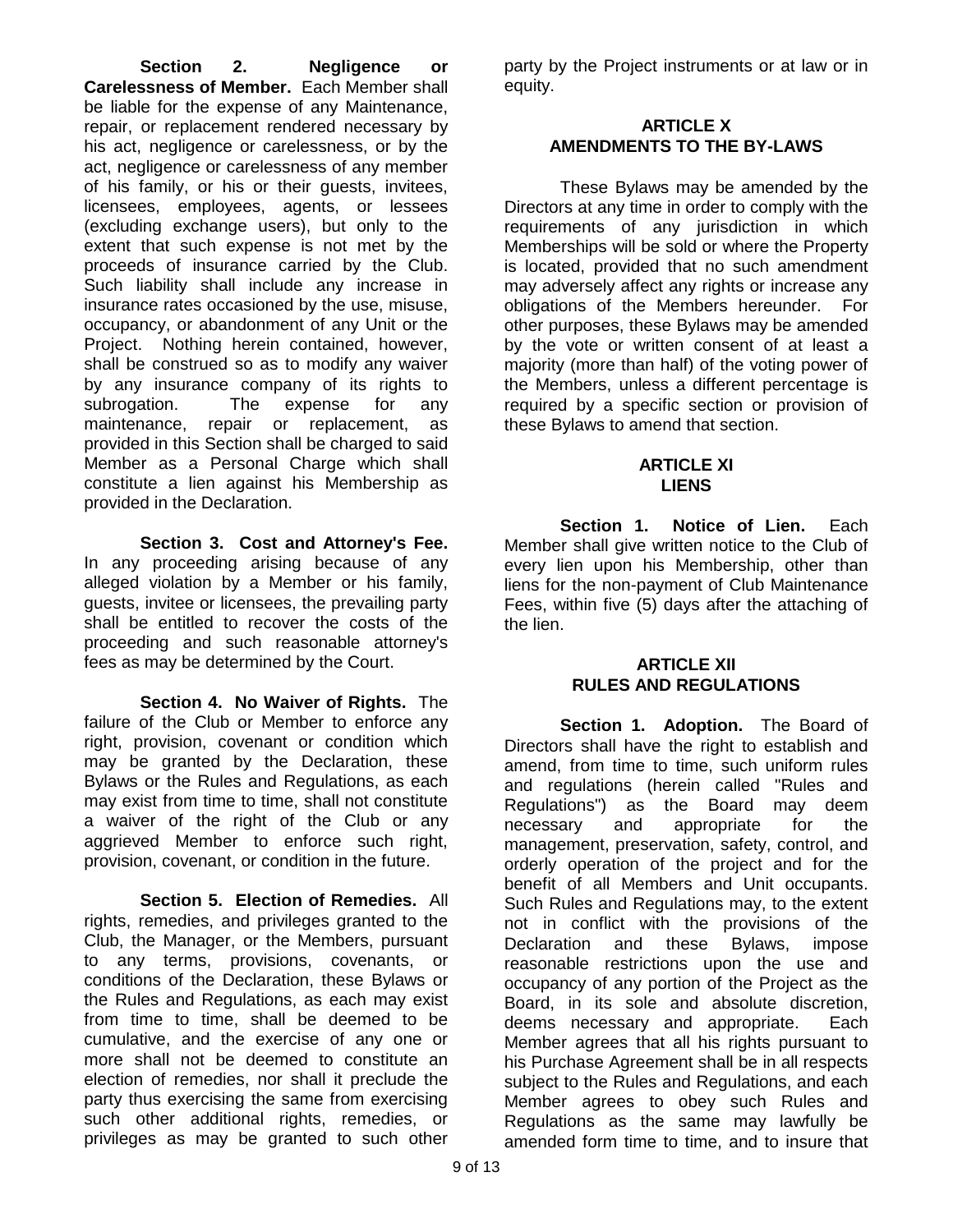the same are faithfully observed by the members of his family, his guests, invitees, and licensees. Each person who comes within the Project shall be subject to the Rules and Regulations for the duration of his presence therein. A copy of the Rules and Regulations, as amended upon time to time, shall be made available to the Members upon request and shall be mailed or delivered to transferees of each membership upon receipt by the Manager or the Club of notice of such transfer. The Initial Rules and Regulations shall be promulgated by the Board prior to the sales of any Memberships in the club.

**Section 2. Conflicts.** In the event a provision hereof conflicts with any provision of the Declaration or the laws of the State of Oregon, the provision in the Declaration or the applicable law, as the case may be, shall control.

# **ARTICLE XIII NOTICE AND HEARING PROCEDURE**

**Section 1. Suspension of Privileges.**  A Member's right to vote and right to occupy any Unit shall be automatically suspended during any period in which such Member is delinquent in the payment of sums due the Club or sums due under the Purchase Agreement for such Member's Membership ("Automatic Suspension"). The Board shall notify the Member promptly of such an Automatic Suspension after any such delinquency arises. In the event of any other alleged violation of the Declaration, these Bylaws or the Rules and Regulations of the Club, and after written notice of such alleged failure is delivered personally or mailed to the Member ("respondent") alleged to be in default in the manner herein provided, or to any agent of the respondent, by first class mail or by certified mail return receipt requested or both, the Board of Directors shall have the right, after affording the respondent an opportunity for an appropriate hearing as hereinafter provided, and upon an affirmative vote of a majority of all Directors on the Board, to take any one (1) or more of the following action: (1) levy a Personal Charge as provided in the Declaration; (2) suspend or condition the right of said Member to use any facilities operated or maintained by the Club; (3) suspend said Member's voting privileges as a Member; or (4) cancel and terminate said

Member's Membership. Any suspension shall be for a period of not more than thirty (30) days for any non continuing infraction, but in the case of a continuing infraction may be imposed for so long as the violation continues. The failure of the Board to enforce the Rules and Regulations of the Club, by these Bylaws or the Declaration shall not constitute a waiver of the right to enforce the same thereafter. The remedies set forth above and otherwise provided by these Bylaws shall be cumulative and none shall be exclusive. However, any individual Member must exhaust all available internal remedies of the Club prescribed by these Bylaws, or by the Rules and Regulations of the Club, before that member may resort to a court of law for relief with respect to any alleged violation of the Declaration, these Bylaws or the Rules and Regulations of the Club by another member.

**Section 2. Written Complaint.** Except in the case of an Automatic Suspension, a hearing to determine whether a right or privilege of the respondent under the declaration or these Bylaws should be suspended or conditioned, or whether a Personal Charge should be levied, or whether a Membership shall be canceled or terminated, shall be initiated by the filing of a written complaint by any Member or by any officer or member of the Board of Directors with the President of the Club or other presiding member of the Board. The Complaint shall constitute a written statement of charges which shall set forth in ordinary and concise language the acts or omissions with which respondent is charged, and a reference to the specific provisions of the Declaration, these Bylaws or the Rules and Regulations of the Club which the respondent is alleged to have violated. A copy of the Complaint shall be delivered to the respondent in accordance with the notice procedures set forth in the Declaration, together with a statement which shall be substantially in the following form:

"Unless a written request for a hearing signed by or on behalf of the person named as respondent in the accompanying complaint is delivered or mailed to the Board of Directors within twenty (20) days after the Complaint, the Board of Directors may proceed upon the Complaint without a hearing, and you will have thus waived your right to a hearing." The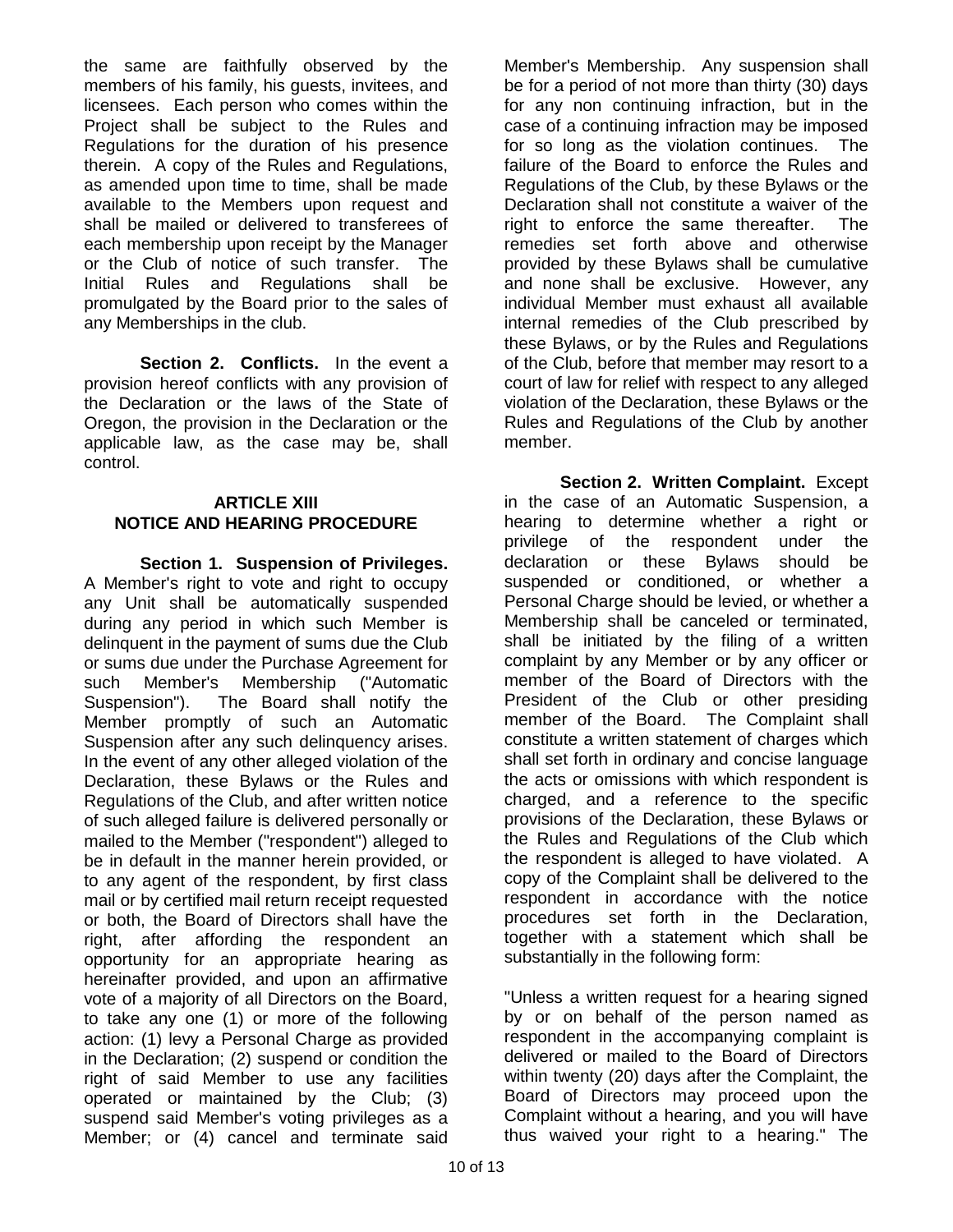request for a hearing may be made by delivering or mailing the enclosed form entitled "Notice of Defense" to the Board of Directors at the following address:

LINDO MAR ADVENTURE CLUB, LTD. 14110 S. E. McLoughlin Blvd. Suite #6 P.O. Box 68528 Portland, OR 97268

You may, but need not, be represented by counsel at any or all stages of these proceedings. If you desire the names and addresses of witnesses or an opportunity to inspect any relevant writings with this matter in the possession, custody or control of the Board of Directors, you may contact:

#### LINDO MAR ADVENTURE CLUB, LTD. 14110 S.E. McLoughlin Blvd. Suite #6 P.O. Box 68528 Portland, OR 97268

The respondent shall be entitled to a hearing on the merits of the matter if the Notice of Defense is timely filed with the Board of Directors. The respondent may file a separate statement by way of mitigation, even if he does not file a Notice of Defense.

**Section 3. Notice of hearing.** The Board shall serve a notice of hearing, as provided herein, on all parties at least ten (10) days prior to the hearing, if such hearing is requested by the respondent. The hearing shall be held no sooner than thirty (30) days after the Complaint is mailed or delivered to the respondent as provided in Section 2. The notice to the respondent shall be substantially in the following form but may include other information:

"You are hereby notified that a hearing will be held before the Board of Directors of the Club at:

#### 14110 S. E. McLoughlin Blvd. Suite #6 Portland, OR 97267

on the day of 19 <sub>,</sub> at the hour of , upon the charges made in the Complaint served upon you. You may be present at the hearing, may (but need not) be represented by counsel, may present any relevant evidence, and will be given full

opportunity to cross-examine all witnesses testifying against you. You are entitled to request the attendance of witnesses and the production of books, documents or other items by applying to the Board of Directors of the Club."

**Section 4. Hearing.** The hearing shall be held before the Board in executive session pursuant to this notice affording the Member a reasonable opportunity to be heard. Prior to the effectiveness of any sanction thereunder, proof of notice, and the invitation to be heard shall be placed in the minutes of the meeting. Such proof shall be deemed adequate if a copy of the notice together with a statement of the date and manner of delivery is entered by the officer or Director who mailed or delivered such notice. The notice requirement shall be deemed satisfied if a violator appears at the meeting. The minutes of the meeting shall contain a written statement of the results of the hearing and the sanction, if any, imposed. Except for an Automatic Suspension, no decision of the Board of Directors against a Member arising from the alleged violation shall take effect prior to the expiration of (a) fifteen (15 days after the Member's actual or constructive receipt, whichever occurs first) of the notice of hearing, or (b) five (5) days after the hearing required herein.

#### **ARTICLE XIV DISSOLUTION**

Upon the winding up and dissolution of the Club, after paying or adequately providing for the debts and obligations of the Club, the remaining assets shall be distributed to the Members of the Club (subject to the rights of any lender) in the same proportion as the number of Memberships owned by each Member bears on the total number of all Memberships in the Club. However, no distribution shall be made to any Member until such amounts as may be then due under the Purchase Agreement covering such Member's Membership as well as all Maintenance Fees, Special Assessments, and/or Personal Charges accrued prior to dissolution under provisions of the Declaration have been paid in full. All such obligations may be deducted from a member's share of dissolution proceeds.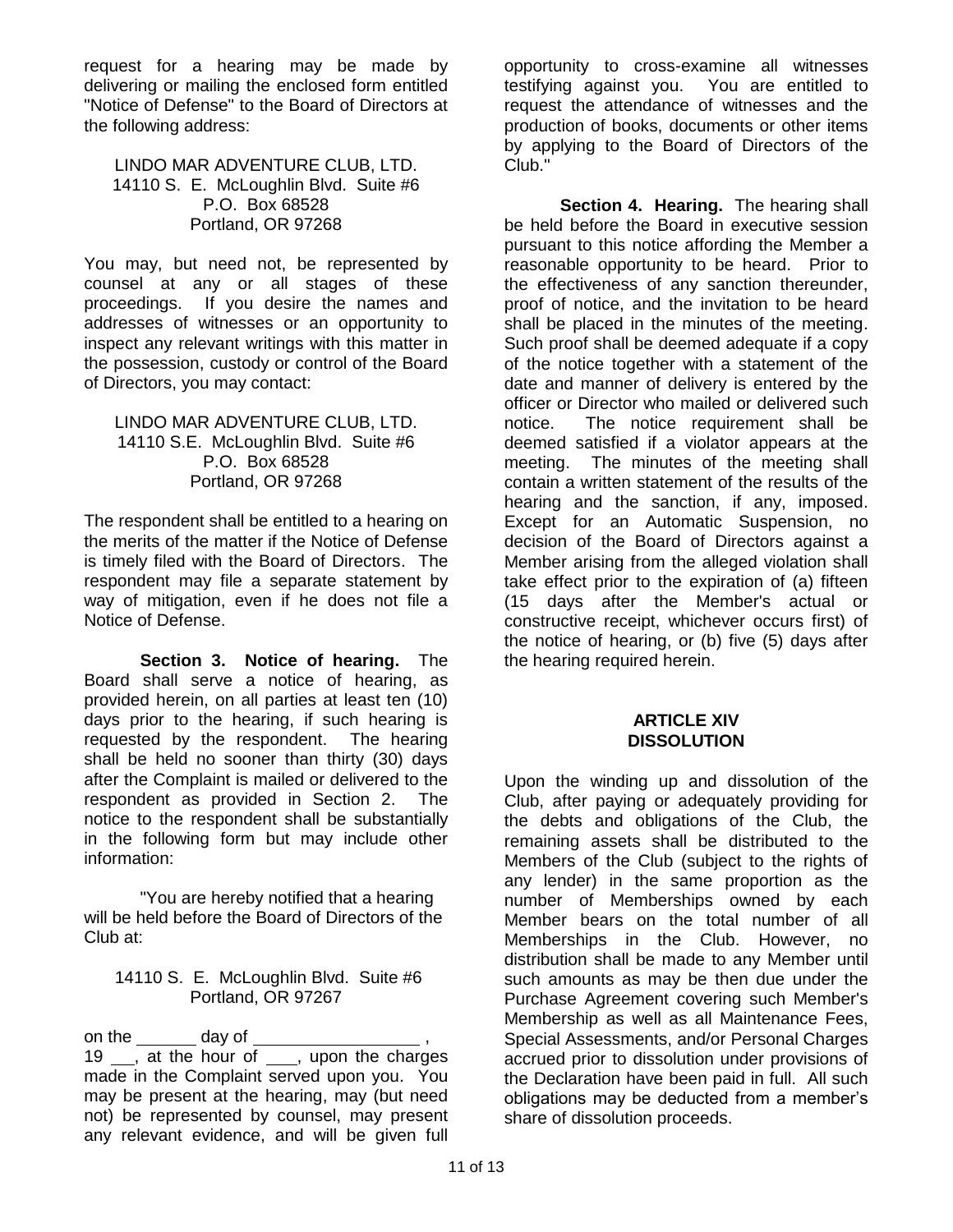Any winding up and dissolution of the Club as referenced in this Article XIV of the Club's bylaws or Article VII of the Club's Articles of Incorporation shall require the affirmative vote of at least seventy-five percent (75%) of the voting power of the Club. Amendment or rescission of this Article XIV shall also require the affirmative vote of at least seventy-five percent (75%) of the voting power of the Club.

#### **ARTICLE XV. MISCELLANEOUS**

**Section 1. Transfer of Memberships.**  A Member may transfer her Membership to a third party which transfer shall become effective when notice of the transfer is filed with the Secretary of the Club. The notice shall be in a form acceptable to the Club and shall;

(i) set forth the name, address and telephone number of the transferee and transferor,

(ii) identify the Membership so transferred, and

(iii) include the agreement of the transferee to be bound by and to assume all the obligations of a Member under the Project Documents and Purchase Agreement. Notwithstanding anything contained herein to the contrary, a transfer shall not be effective if any amounts owing under the Purchase Agreement or as Annual Maintenance Dues are past due and delinquent.

**Section 2. Liability survives Transfer of Membership Interest.** Unless specifically released in writing by the Club, the transferor of a Membership shall continue to remain obligated for all future amounts owing on said Membership as provided in the Project Documents.

**Section 3. Notices.** Each Member shall register his mailing address with the Club promptly upon his becoming a Member, and shall promptly notify the Club of any change of address. Any Notices required to be sent hereunder to the Club or its Board of Directors shall be sent by first class mail to the Club at P.O. Box 68528, Portland, OR, 97268 or 14110 S. E. McLoughlin Blvd., Suite #6, Portland, OR, 97267, or as otherwise directed by the Club. All notices required to be sent to any Member shall be sent first class mail, postage prepaid, to such Member's most recent address of record; provided, however, that if a Member has not registered his address with the Club, all notices required to be given to such Member hereunder may be given by mailing such notices to the Member's last known address in the Member's name. All notices shall be deemed to have been given when mailed, postage prepaid, except notices of change of address, which shall be deemed to have been given when received.

**Section 5. Limitation of Liability.**  The Club shall have no liability to the Members to guarantee the success of the Project. The liability of the Club shall be limited to the assets of the Club, and shall not be imputed to the Members.

**Section 6. Force Majeure.** The Club shall not be responsible for its inability to perform its duties if occasioned by strike, war, riot, or revolutions, or for any delay due to demands or embargoes of the government of the Republic of Mexico or any other government, or delays through fire, floods, droughts, earthquakes, accidents, insurrections, lock-outs, breakdown of machinery, commandeering of vessels or vehicles carrying goods, or for loss of damage in transit resulting directly or indirectly from acts of God, perils of the sea, stoppage of labor, shortage of carriers, or refusal of any necessary license or government restrictions considered as "Force Majeure," or any other unavoidable cause other than the Club's own negligence.

**Section 7. Parliamentary Rules and Robert's Rules of Order.** All meetings of the Board of Directors and the Club shall be conducted in accordance with the then current edition of Robert's Rules of Order.

**Section 8. Severability.** The provisions hereof shall be deemed to be independent and severable, and the invalidity or partial invalidity or unenforceability of any one provision shall not affect the validity or enforceability of any other provision hereof.

**Section 9. Captions.** The captions used in the Bylaws are solely as a matter of convenience and shall not be relief upon and/or used in construing the effect or meaning of any other provision thereof.